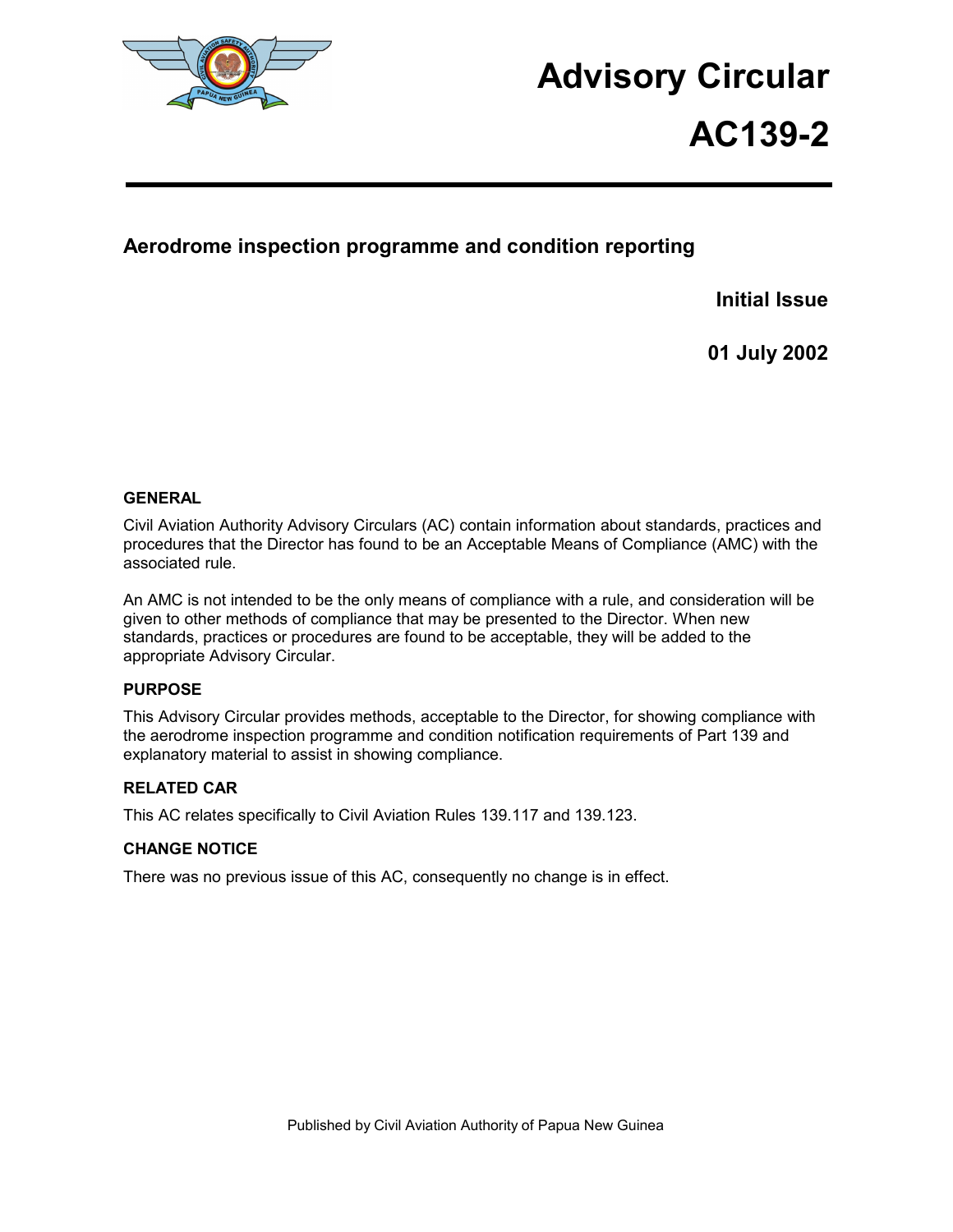# **Table of Contents**

|      | <b>CHAPTER 1 - AERODROME INSPECTION OVERVIEW</b>  | 3  |
|------|---------------------------------------------------|----|
| 1.1  |                                                   |    |
| 1.2  |                                                   |    |
| 1.3  |                                                   |    |
|      | <b>CHAPTER 2 - REGULARLY SCHEDULED INSPECTION</b> | 5  |
| 2.1  |                                                   |    |
| 2.2  |                                                   |    |
| 2.3  |                                                   |    |
| 2.4  |                                                   |    |
| 2.5  |                                                   |    |
| 2.6  |                                                   |    |
| 2.7  |                                                   |    |
| 2.8  |                                                   |    |
| 2.9  |                                                   |    |
| 2.10 |                                                   |    |
| 2.11 |                                                   |    |
| 2.12 |                                                   |    |
|      | <b>CHAPTER 3 - CONTINUOUS SURVEILLANCE</b>        | 8  |
| 3.1  |                                                   |    |
| 3.2  |                                                   |    |
| 3.3  |                                                   |    |
| 3.4  |                                                   |    |
| 3.5  |                                                   |    |
| 3.6  |                                                   |    |
|      | <b>CHAPTER 4 - PERIODIC CONDITION EVALUATION</b>  | 9  |
| 4.1  |                                                   |    |
| 4.2  |                                                   |    |
| 4.3  |                                                   |    |
| 4.4  |                                                   |    |
| 4.5  |                                                   |    |
|      | <b>CHAPTER 5 - SPECIAL INSPECTIONS</b>            | 10 |
| 5.1  |                                                   |    |
| 5.2  |                                                   |    |
|      | <b>CHAPTER 6 - FLIGHT CHECKING OF VISUAL AIDS</b> | 11 |
| 6.1  |                                                   |    |
| 6.2  |                                                   |    |
| 6.3  |                                                   |    |
|      |                                                   |    |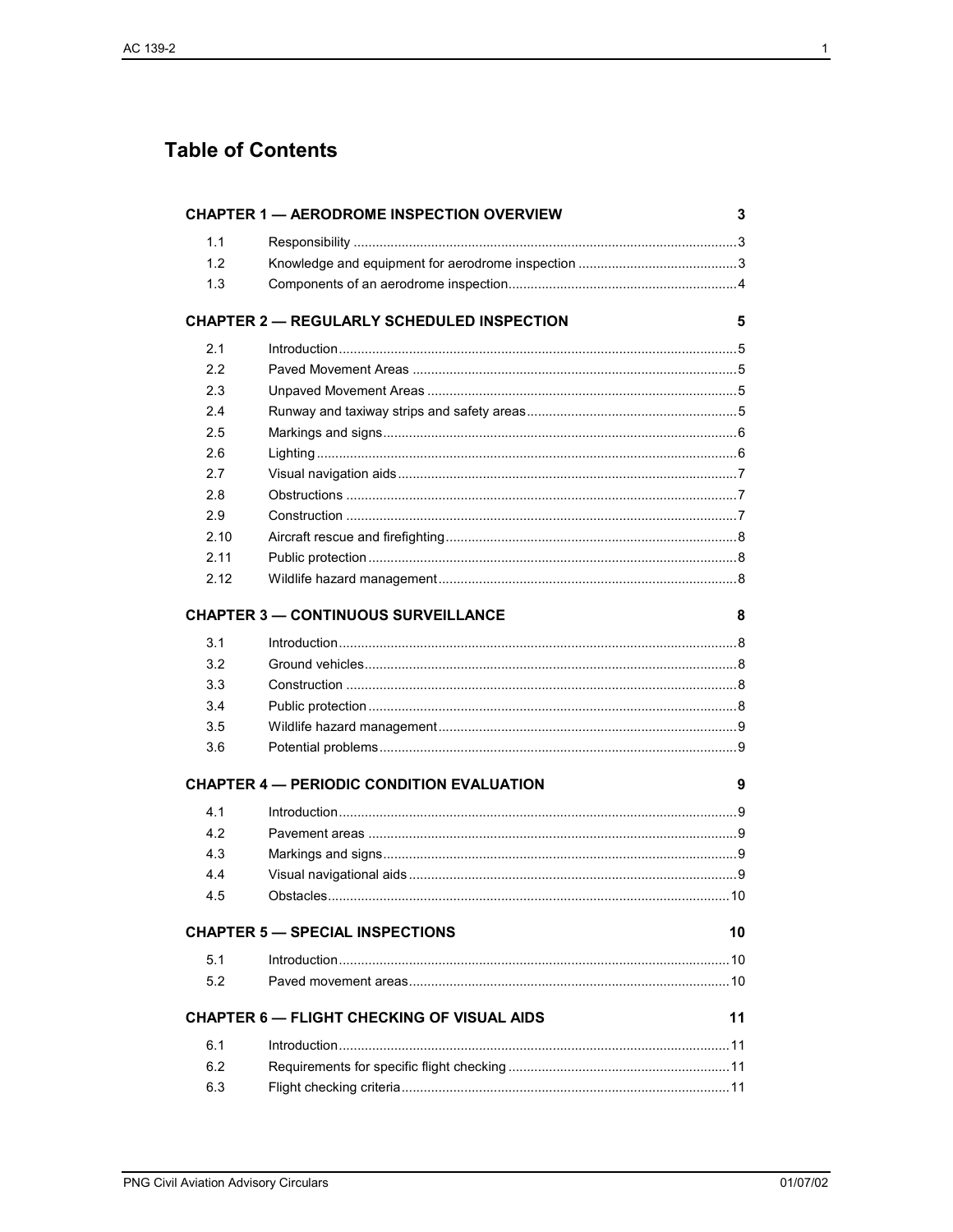| <b>CHAPTER 7- AERODROME CONDITION REPORTING</b> |  |  |
|-------------------------------------------------|--|--|
|                                                 |  |  |
|                                                 |  |  |
|                                                 |  |  |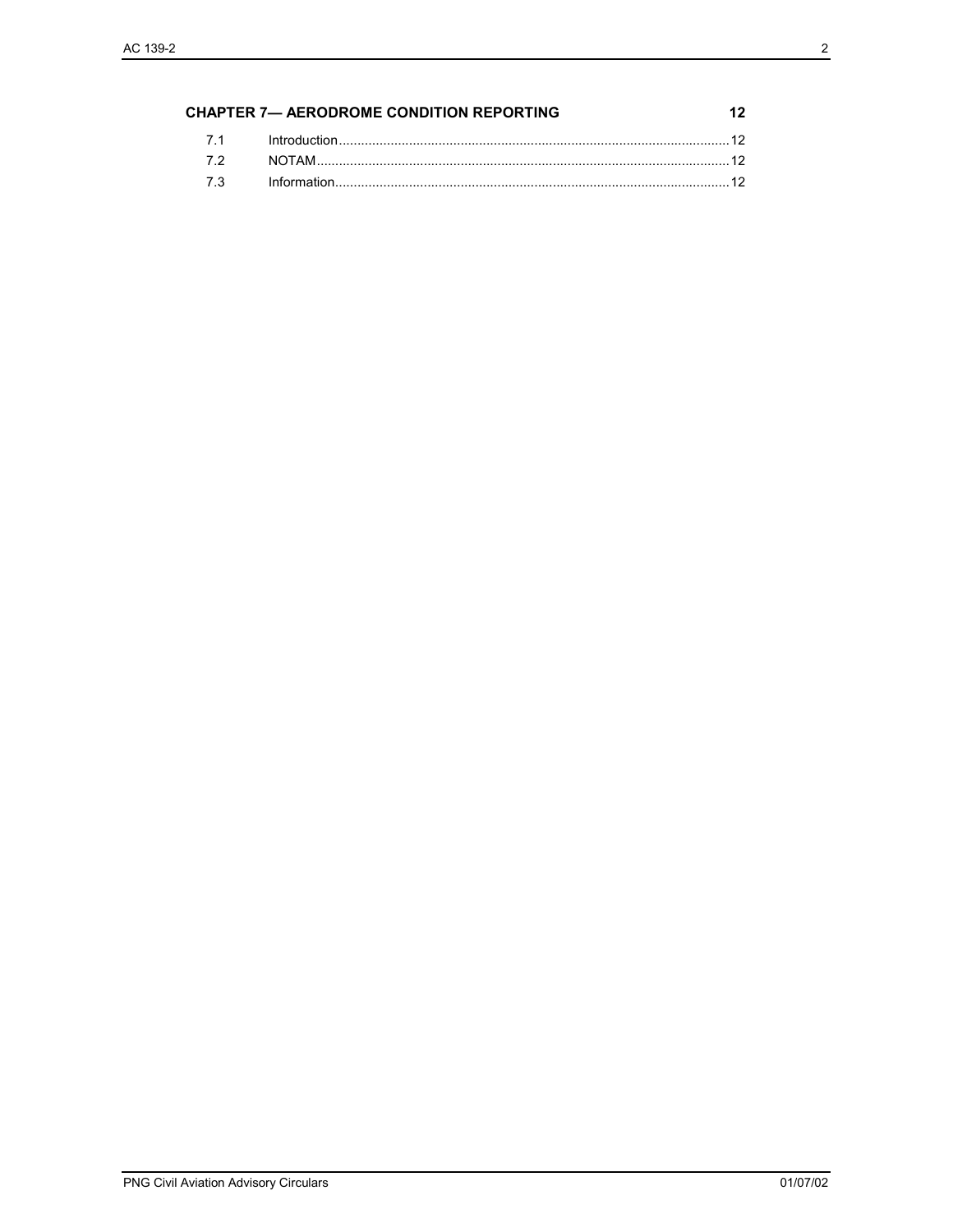# **CHAPTER 1 — AERODROME INSPECTION OVERVIEW**

# **1.1 Responsibility**

**1.1.1 Aerodrome Inspection.** Aerodrome inspection is a primary responsibility of the aerodrome operating certificate holder. Primary attention should be given to such operational items as pavement areas, safety areas, markings and signs, lighting, aircraft rescue and fire fighting, fuelling operations, navigational aids, ground vehicles, obstructions, public protection, wildlife hazard management, and construction. The responsibility for inspection of all or some of the aerodrome areas may be assigned to other tenants, but with aerodrome management retaining overall inspection supervision. Management cannot delegate responsibility for operating the aerodrome safely.

**1.1.2 Inspection Frequency**. The frequency of inspections should be determined by identifying areas critical to the ongoing safety of aircraft operations, taking into account the following factors —

- frequency of operations
- duration of operations
- types of aircraft served
- the aerodrome environment
- complexity of the facilities
- size of the aerodrome

As a minimum, the integrity and safety of the movement areas should be established by an inspection on each day that aircraft operations are scheduled. The inspection should be conducted at least 39 minutes prior to the first aircraft movement.

The reasons for establishing the frequency of inspections should be documented, and submitted to support the contents of the exposition, addressing the certificate holder's safety inspection programme.

**1.1.3 Inspection Recording**. An effective aerodrome inspection requires a procedure for reporting deficiencies so that they can be corrected. The aerodrome operator shall notify the Aeronautical Information Service (AIS) (for the issue of a NOTAM), as soon as practicable, of any aerodrome condition or defect which could have an immediate and critical impact on the safety of aircraft operations. When corrective action has been taken, the NOTAM is to be cancelled. For even the smallest aerodrome, it is desirable to use an aerodrome inspection checklist which constitutes a written record of conditions noted, and acts as a check on the follow-up actions taken

The scheduled use of a dated checklist will assure the regularity and thoroughness of safety inspections and follow-up of deficient items. It is most desirable to use a format in which each inspected area of the aerodrome complex is positively noted. Check list in the form of "tick boxes" should be avoided unless they are devised in such a way that each item is a question whereby a tick yes or no box serves as the complete response to that question.

# **1.2 Knowledge and equipment for aerodrome inspection**

Personnel who conduct aerodrome inspections should:

- (1) know the location and types of aerodrome facilities and their design criteria;
- (2) know the standards applicable to the aerodrome;
- (3) have a vehicle equipped with
	- (i) two way voice radio communications with the air traffic services unit, if provided for the aerodrome;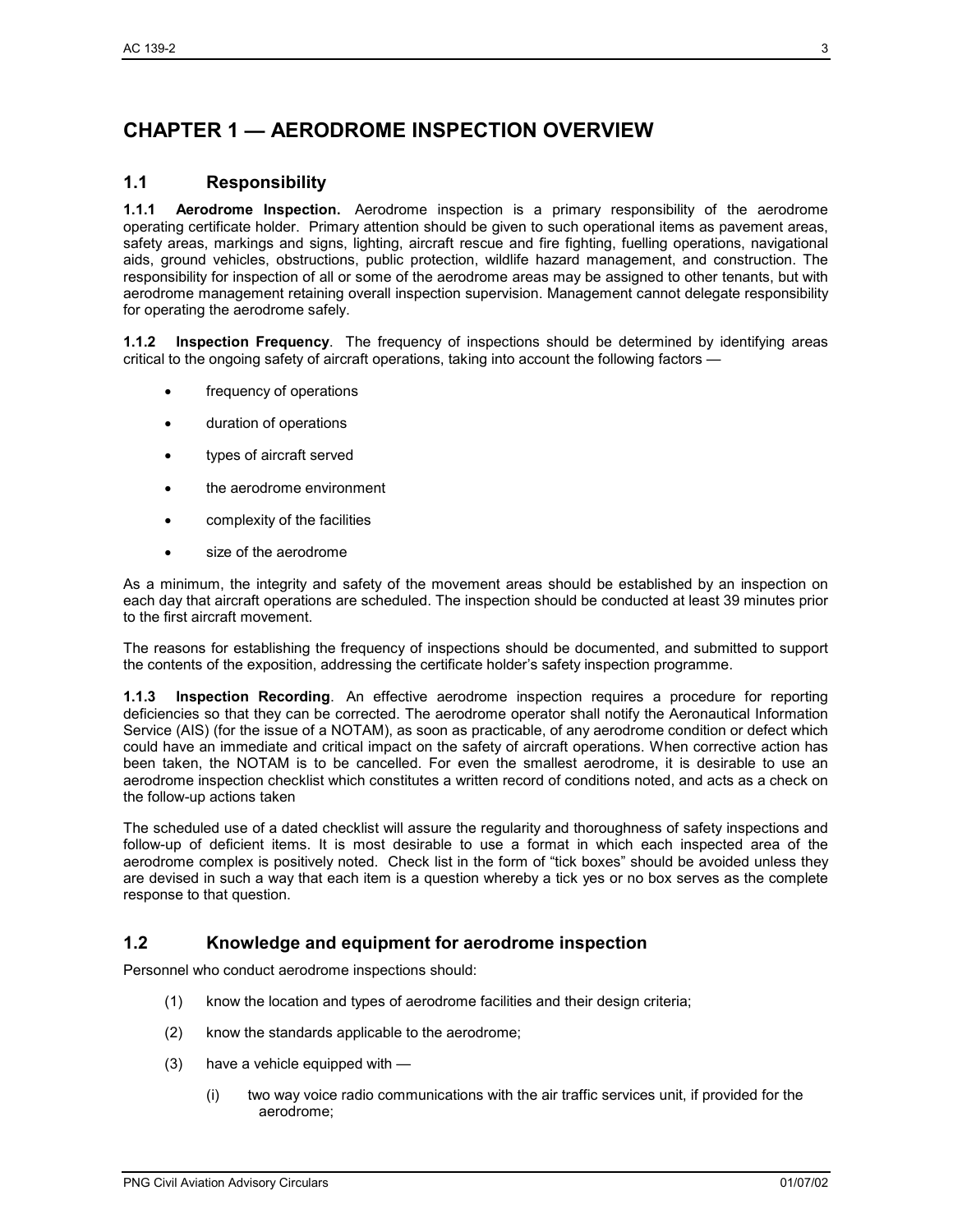- (ii) a flashing or rotating beacon for night time inspections; and
- (iii) either a beacon or chequered flag for day time inspections;
- (4) know and use correct radio communication procedures and techniques;
- (5) be supplied with check lists covering the various inspection areas. While the format of check lists vary, it is important to develop a check list that is useful for the aerodrome and its operation. If certain inspectors will be responsible for only certain items, separate check lists pertinent to those areas may be developed. A sketch of the aerodrome should accompany the check list so that the location of problems can be marked for easy identification;
- (6) read the previous inspection report;
- (7) if construction is in process, be familiar with the safety plan for the project; and
- (8) if the aerodrome is certificated under CAR Part 139, be familiar with the aerodrome certification exposition requirements about aerodrome inspections.

# **1.3 Components of an aerodrome inspection**

An effective safety inspection programme has four components —

- (1) a regularly scheduled inspection of physical facilities
- (2) continuous surveillance of certain aerodrome activities, such as fuelling operations, construction, aerodrome maintenance
- (3) a periodic inspection programme for such things as surveying approach slopes, checking for obstructions, the checking of visual aids, operation of lights
- (4) special inspections during unusual conditions or situations, such as inclement weather or following maintenance activity on the manoeuvring areas.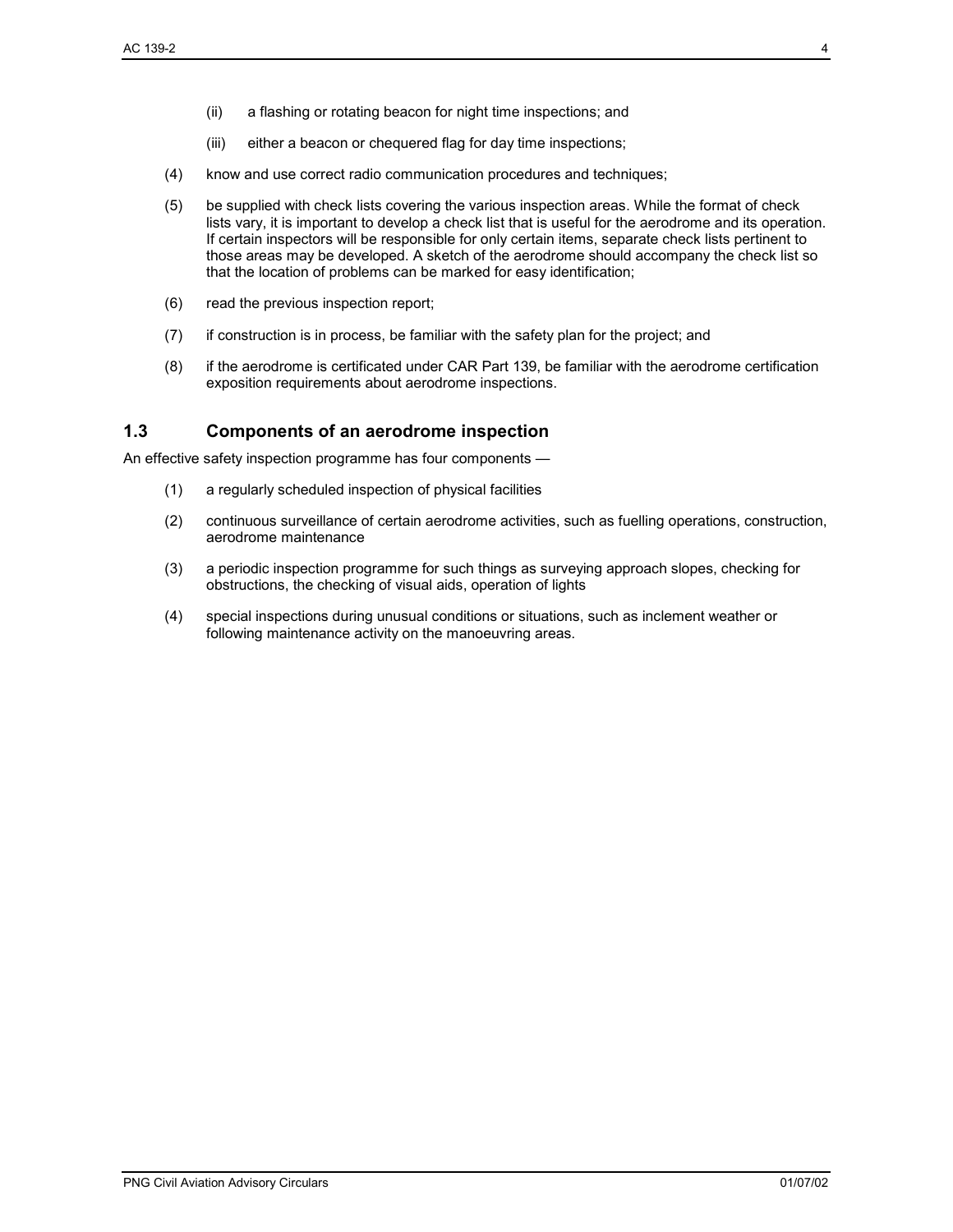# **CHAPTER 2 — REGULARLY SCHEDULED INSPECTION**

# **2.1 Introduction**

The regularly scheduled inspection consists of specific observations of aerodrome physical facilities on a frequency determined by the aerodrome operator. This inspection should concentrate on the areas described in this section and if deficiencies exist, indicate the item and identify its location on a sketch. If the deficiency is such that it could affect the safety of aircraft operations, the affected area must be immediately marked as being unserviceable and a NOTAM issued to that effect. Take photographs, if appropriate, to document the condition.

# **2.2 Paved Movement Areas**

The condition of pavement surfaces is an important part of aerodrome safety. Pavement inspection should be conducted before beginning flight operations to ensure pavement surfaces are clear. As a minimum, a daily inspection should be performed of all paved areas as follows -

- (1) check the pavement edges to assure that they are no greater than necessary to allow water to drain off the pavement. A lip height no greater than 25 mm to 35 mm is usually sufficient to allow proper drainage. Any edge of 75 mm or more would be considered to be a hazard to aircraft;
- (2) report and monitor any surface cracking;
- (3) determine if there are any holes. A hole exceeding 125 mm in diameter that exceeds 75 mm in depth with a side slope of 45 degrees or greater, is considered to be a hazard to aircraft and should be dealt with immediately;
- (4) check the condition of pavement areas for failures, scaling, spalling, bumps, low spots, and for debris that could cause damage to aircraft;
- (5) check for vegetation growth along runway and taxiway edges that may impede drainage from the pavement surface or slowly break up the paved surface; and
- (6) check for vegetation growth in cracks.

# **2.3 Unpaved Movement Areas**

The condition of these surfaces are as important as for paved surfaces and should be subject to the same level of thoroughness —

- (1) determine if there are any hazardous ruts, depressions, humps or variations from the normal smooth surfaces;
- (2) determine if there are any holes that could cause directional control problems for any aircraft;
- (3) check for debris and other foreign objects;
- (4) check the condition and length of grass surfaces. The height of thick grass should not exceed 150mm on runways and taxiways and 300mm on runway strips; and
- (5) check for vegetation growth along the edges that may impede drainage from the movement areas.

# **2.4 Runway and taxiway strips and safety areas**

The inspector should know the dimensions of the runway and taxiway strips and runway end safety areas at the aerodrome and:

(1) determine if there are any hazardous ruts, depressions, humps or variations from the normal smooth surface;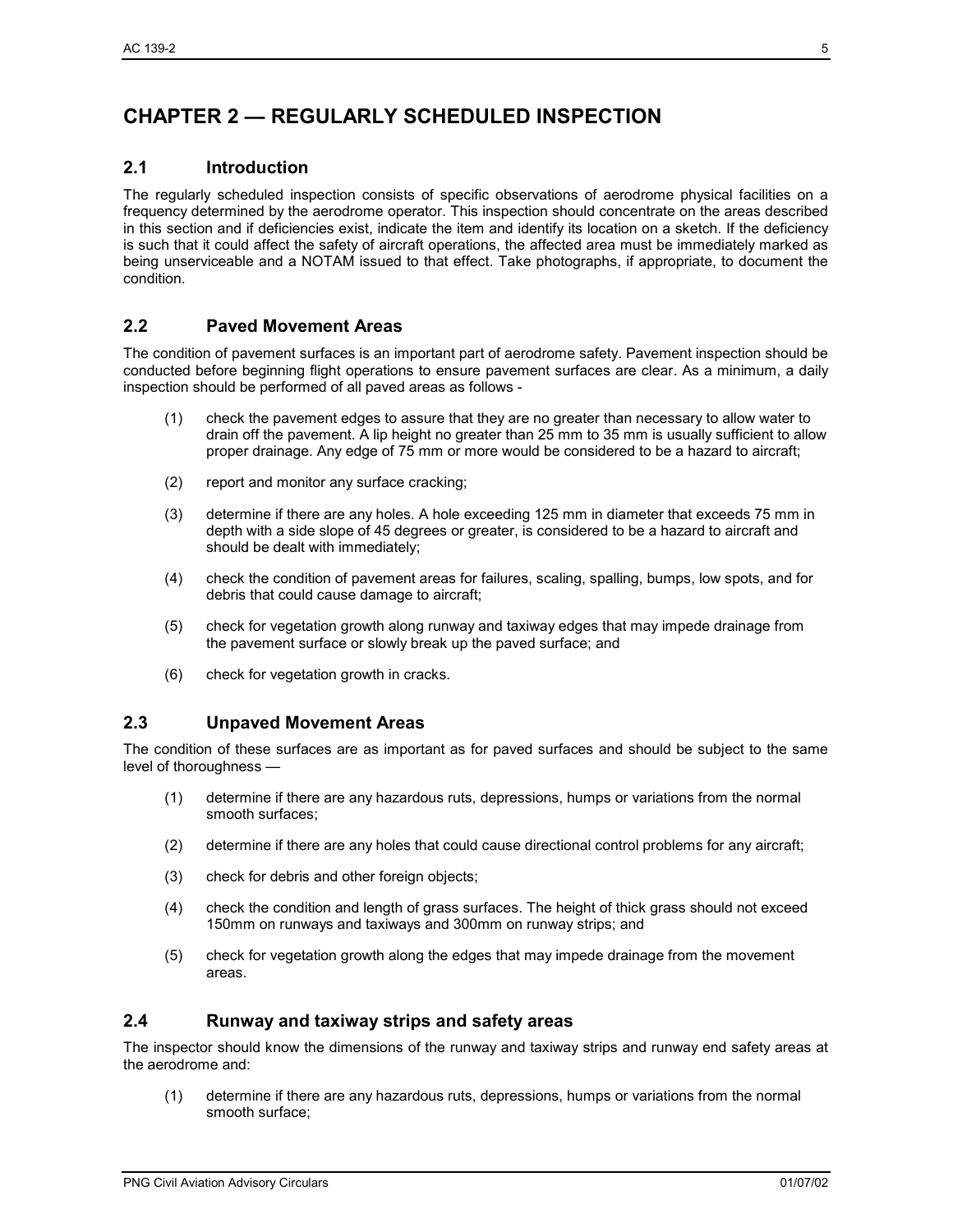- (2) check to ensure no object is located in these areas, except objects that must be in the areas because of their functions (such as runway lights, signs, or navigational aids);
- (3) determine if the base for any equipment in safety areas is at grade level;
- (4) check to ensure that the ground has not been eroded from around light bases, manhole covers, or other fittings that should be flush with the surface; and

*An exposed high edge could be a hazard to aircraft and should be filled in.* 

(5) check for any damage that might be caused by animals.

# **2.5 Markings and signs**

Aerodrome markings and signs provide important information to pilots during take-off, landing and taxiing. The inspector should know the appropriate markings and signs at the aerodrome:

- (1) check markings for correct colour coding, blistering, chipping, fading, and obscurity due to rubber build-up;
- (2) check that markers are correctly positioned and in good condition;
- (3) check signs to ensure they are the correct colour coding, easy to read, secure, and that all lights are working and not obscured by vegetation or dirt;
- (4) check that signs within the strip areas are frangibly mounted; and
- (5) check to see that signs are not missing, that they have the correct legend and orientation, and whether they are in need of repair.

# **2.6 Lighting**

At night and during periods of low visibility, lighting is important for safe aerodrome operations. Lights come in different shapes, sizes, colours, and configurations and can be flush mounted or elevated:

- (1) check to ensure that the following are operable, if installed, and that the optical systems are not obscured by vegetation or deposits of foreign material
	- runway threshold and end lights
	- runway, taxiway, and apron edge lights
	- runway centreline and touchdown zone lights
	- taxiway centreline lights and apron quidance lights
	- holding position lights
	- runway end identifier lights
	- **reflectors**
	- floodlights for signs
	- visual docking systems
	- apron floodlighting
	- obstruction lights.
- (2) report all damaged or missing fixtures, and lights that are not working;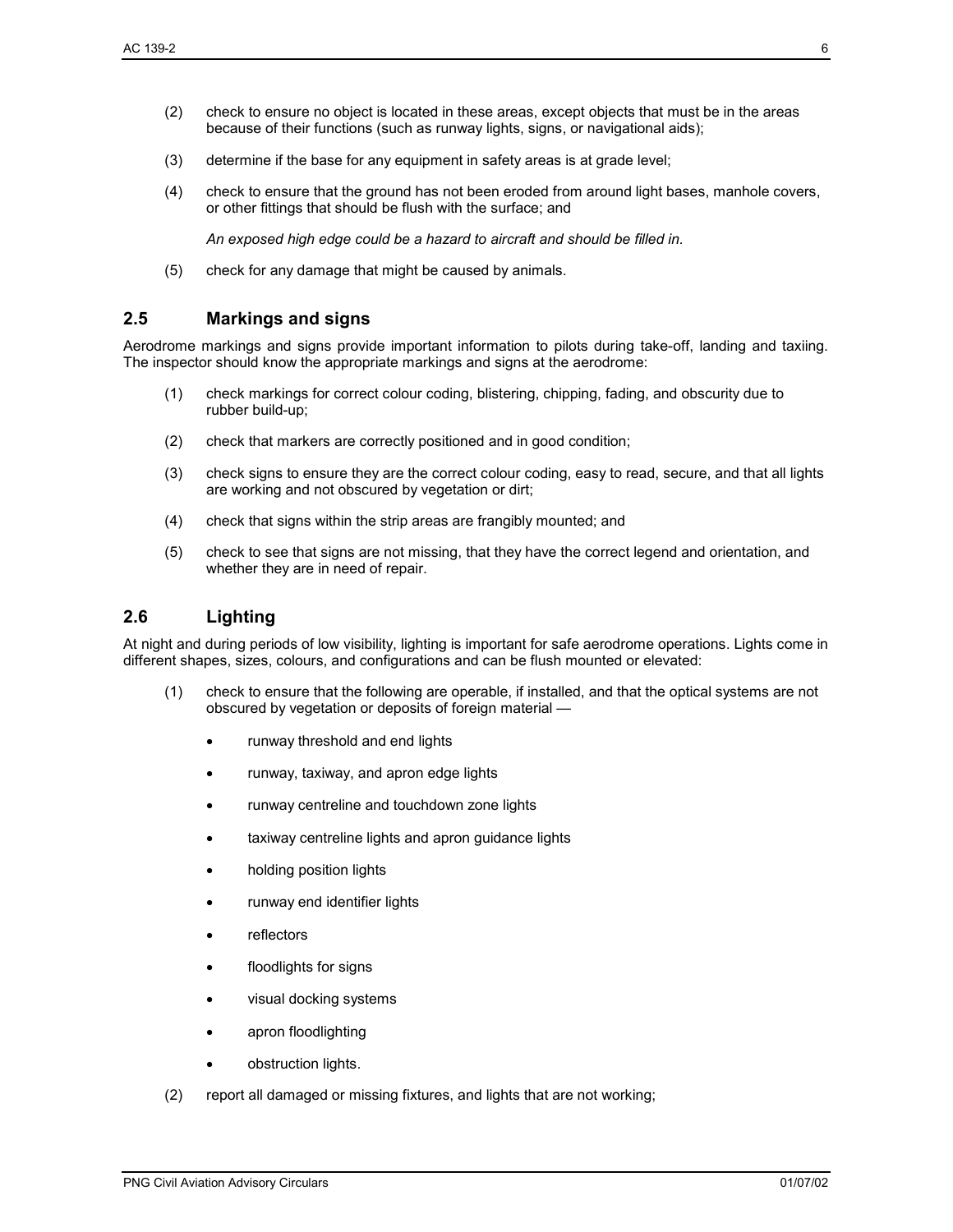- (4) ensure that runway and taxiway lights and runway threshold lights are the proper colour and are oriented correctly; and
- (5) check that lights function properly, including intensity controls, through the manual or radio control features, and that photocell controls function properly.

# **2.7 Visual navigation aids**

The inspection should concentrate on the visual navigational aids as follows —

- (1) ensure that the windsock area is clear of vegetation and that it can be easily seen;
- (2) check the windsock to ensure that the supporting mast is upright, that the windsock swings freely and, if lighted, that all lights are operating;
- (3) ensure that the aerodrome beacon, if provided, is visible and working properly;
- (4) ensure that the Runway End Identifier Lights (REIL) are flashing, and not obscured to an approaching aircraft; and
- (5) check Visual Glide Slope Indicators (VASIS, PAPI) to ensure that their lights are working, not obscured to an approaching aircraft and that the mountings have not been damaged or disturbed.

# **2.8 Obstructions**

The inspection should concentrate on a visual check of any construction underway on or near the aerodrome that could affect aircraft operations:

- (1) check for any new or unreported obstructions such as cranes, masts, advertising hoardings, balloons and suchlike, that intrude into the aerodrome obstacle free surfaces; and
- (2) determine that obstructions are properly marked and lit.

# **2.9 Construction**

The inspection should focus on construction activities on the aerodrome to ensure that a high level of safety for aircraft operations is maintained:

- (1) determine if stockpiled material and construction materials are properly stored to keep them from being moved by wind, jet blast, or propwash;
- (2) check all construction adjacent to movement areas to ensure areas are identified with conspicuous marking and lighting;
- (3) determine if heavy construction equipment (such as bulldozers and cranes) are marked and lighted and parked clear of the runway and taxiway strips and any safety areas;
- (4) check to determine that stockpiles and stored equipment are not left in a position that would infringe the obstacle free surfaces; and
- (5) check to ensure that debris and foreign objects are progressively being picked up around construction areas.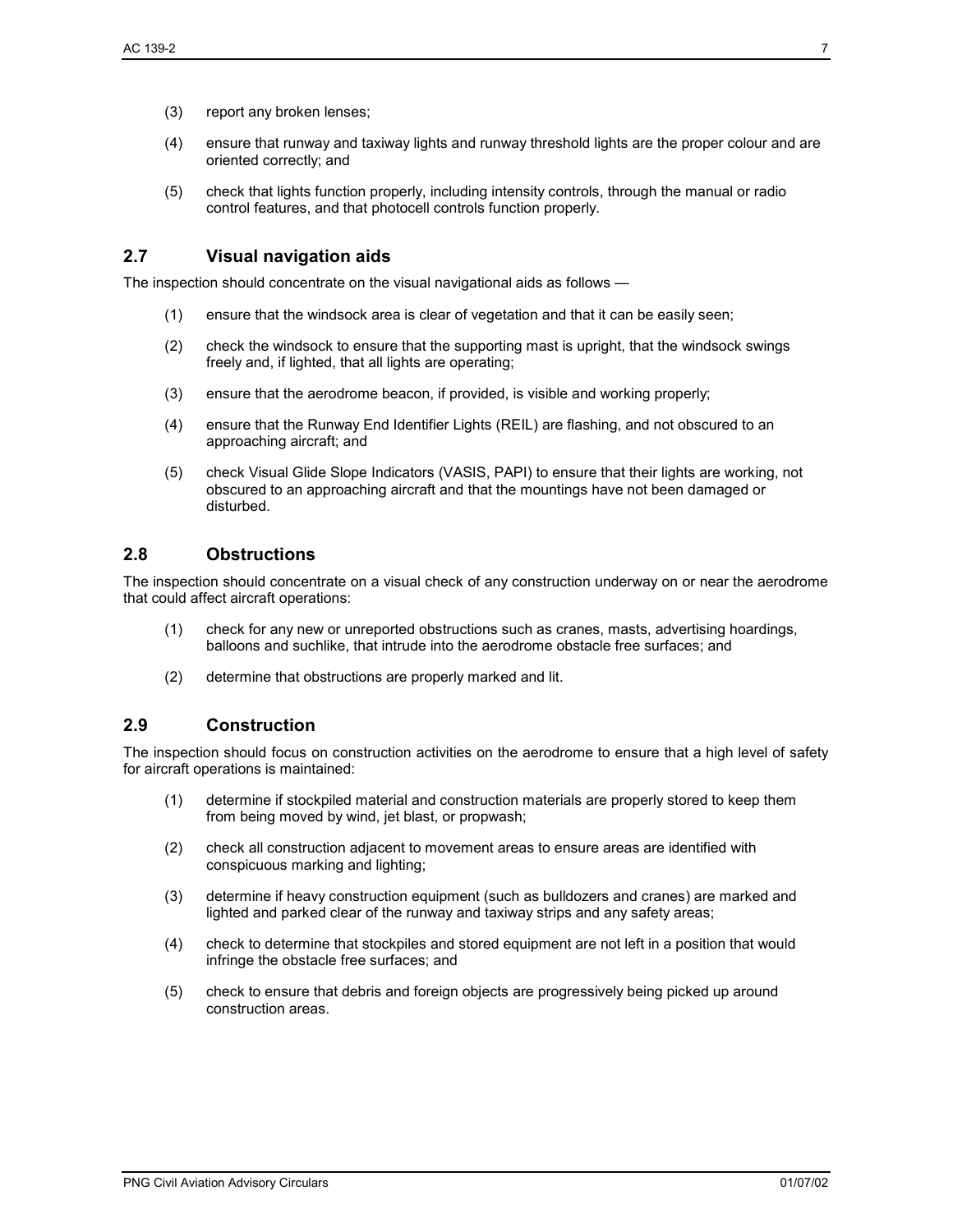# **2.10 Aircraft rescue and firefighting**

The inspection should focus, if rescue and firefighting is required, on the rescue firefighting capability as follows —

- (1) at applicable aerodromes, check aircraft rescue and firefighting equipment availability;
- (2) determine that all required rescue and firefighting vehicles are serviceable and the required personnel are available;
- (3) insure communication systems are working; and
- (4) determine the adequacy of the firefighting agents on hand.

# **2.11 Public protection**

Check the serviceability of barriers provided for public protection and the functioning of any control procedures.

# **2.12 Wildlife hazard management**

Check for dead birds or animals on the runways, taxiways, and aprons or other signs that wildlife problems may be developing — such as large flocks of birds on or adjacent to the aerodrome

# **CHAPTER 3 — CONTINUOUS SURVEILLANCE**

#### **3.1 Introduction**

Continuous surveillance is an alertness practised by personnel to look for defects at any time they are on the aerodrome operational area. Continuous surveillance of aerodrome physical facilities and activities should cover at least the areas described in this section.

# **3.2 Ground vehicles**

- (1) determine if procedures and arrangements for the orderly operations of ground vehicles (including grass mowing machines) are being followed; and
- (2) report any deficiencies, if appropriate.

# **3.3 Construction**

- (1) check for unauthorised use of runways, taxiways, and aprons by construction personnel and equipment;
- (2) keep a sharp eye out for potential runway incursions and other irregularities;
- (3) check all construction projects to ensure that the safety plan is being followed by the contractor; and
- (4) ensure that construction equipment is not operated in navigational aid critical areas unless it is coordinated with the operator of the aid.

#### **3.4 Public protection**

- (1) be alert for unauthorised persons, vehicles, and animals; and
- (2) ensure gates are secured, serviceable and clear for access by rescue and firefighting vehicles.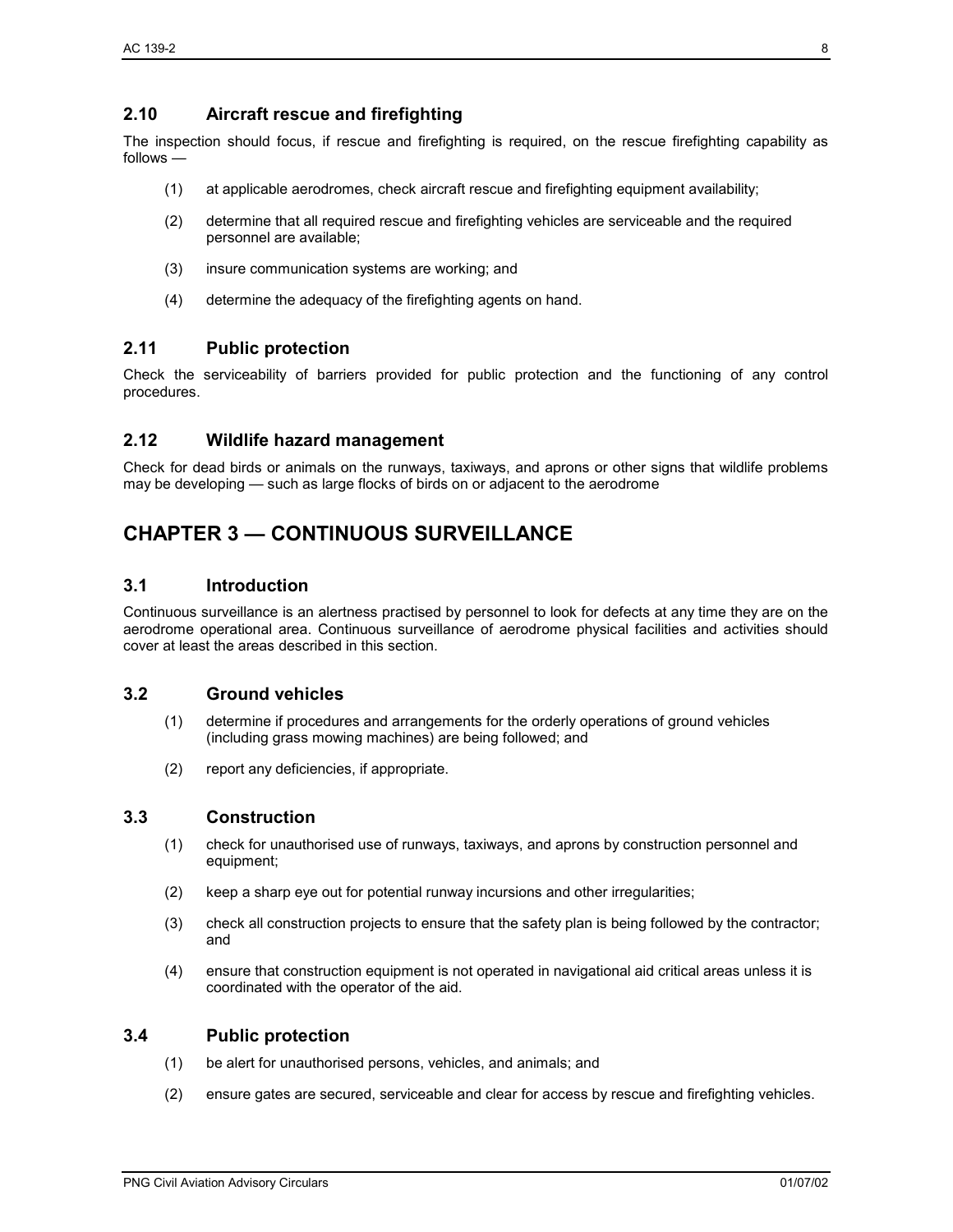# **3.5 Wildlife hazard management**

- (1) note any birds or animals on or adjacent to the runways, taxiways, and aprons, to determine if there is a potential wildlife hazard problem; and
- (2) report any potential hazard created by birds on or adjacent to the aerodrome.

# **3.6 Potential problems**

Check the following for any potential problems —

- (1) control of pedestrian access to the movement areas;
- (2) passenger loading and off-loading areas;
- (3) other movement areas frequented by the general public; and
- (4) debris on movement areas

# **CHAPTER 4 — PERIODIC CONDITION EVALUATION**

# **4.1 Introduction**

Periodic condition evaluations consist of specific checks on a regularly scheduled basis (but less frequently than daily). Checks may require use of specialist equipment and should cover at least the areas described in this section.

# **4.2 Pavement areas**

Check pavement surfaces for the following conditions—

- (1) early signs of pavement failure, deformation and cracking: and
- (2) rubber build-up, polishing, or other conditions affecting surface friction; and
- (3) grooves on grooved pavements are clear.

#### **4.3 Markings and signs**

- (1) check pavement markings to ensure they are correct and in good condition; and
- (2) determine if markings are visible at night, especially examine for rubber build-up in the touchdown zone areas.

# **4.4 Visual navigational aids**

An inspection programme for each visual navigation aid is essential to confirm their ongoing accuracy and reliability —

- (1) visual navigation aids inspections should include regular checks of the power supply, light emission and alignment using such equipment as a spotmeter and aiming and calibration bars;
- (2) ensure that power generator and circuit resistance tests are being conducted;
- (3) ensure that operation on auxiliary power will cause no deterioration in any aspect of the lighting systems and that the time to cut in does not exceed 15 seconds; and
- (4) for the flight checking of visual aids, refer to Chapter 6.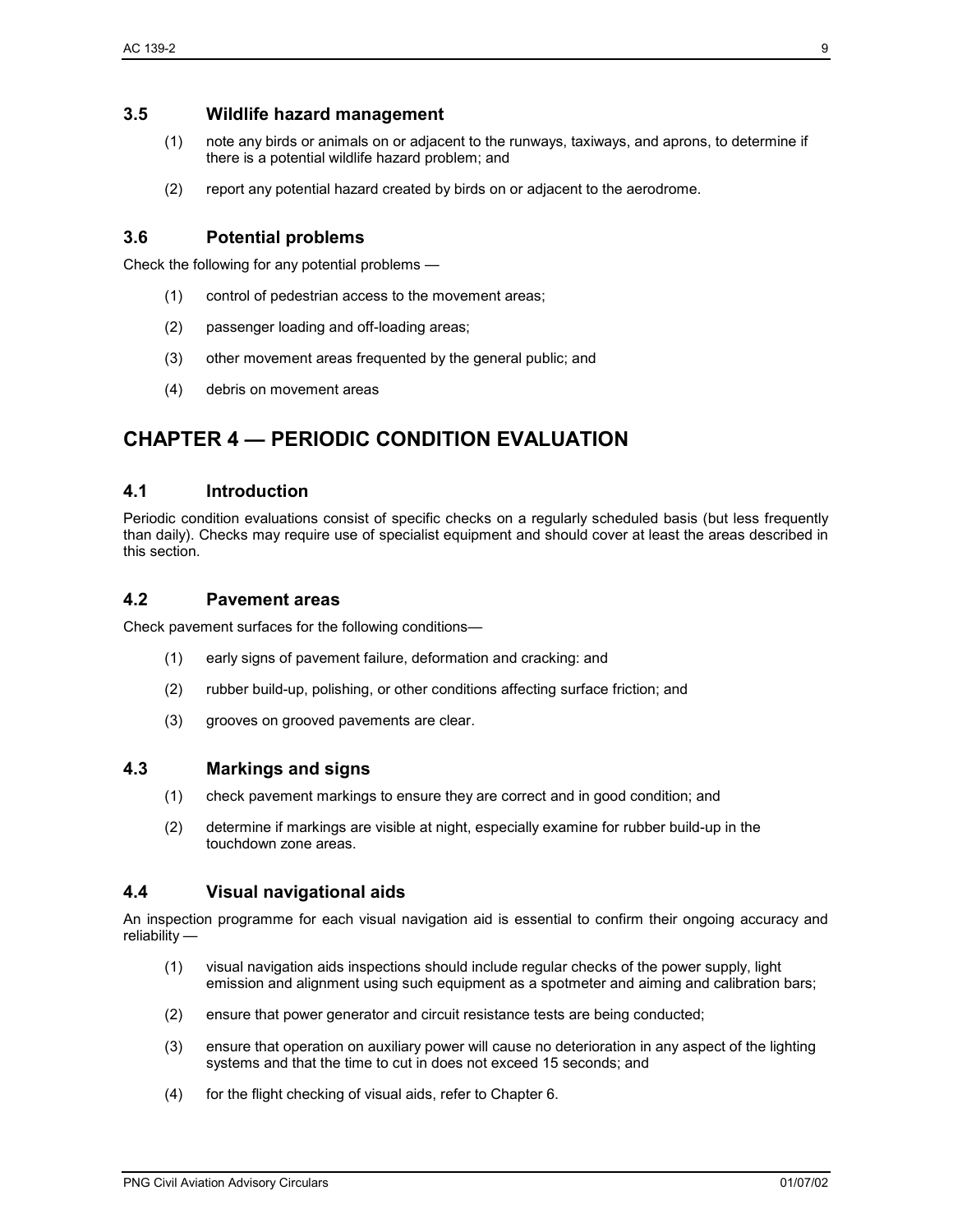# **4.5 Obstacles**

- (1) if the aerodrome is required to provide the AIS with data for the promulgation of aerodrome obstacle charts, survey all take-off flight paths to confirm the accuracy of the data;
- (2) survey the other aerodrome obstacle limitation surfaces established for the aerodrome for clearance from protruding obstacles;
- (3) if an obstruction is found to infringe an obstacle limitation surface, either immediately remove the obstruction or notify the AIS with the corrected available runway lengths for promulgation in a NOTAM. If the infringing obstruction is permanent, notify the AIS of the permanent EOL for promulgation in the AIP; and
- (4) the period for the conduct of the checks should be determined, and included in the aerodrome operating exposition, by a study of the aerodrome environment to identify the likelihood of significant obstructions, such as tree growth, structures, and similar, being developed in the intervening periods.

# **CHAPTER 5 — SPECIAL INSPECTIONS**

# **5.1 Introduction**

Special inspections occur after receipt of a complaint such as substandard braking action, or as triggered by an unusual condition or event. A special inspection should be conducted after an accident or incident. Depending upon circumstances, special inspections may include the inspection of any of the specific facilities or activities under the other three components. A special inspection should cover at least the areas described in this section.

# **5.2 Paved movement areas**

After heavy precipitation an inspection and assessment should be made as follows:

**5.2.1 Water on a runway**. Whenever water is present on a runway, a description of the runway surface conditions on the centre half of the width of the runway, including the possible assessment of water depth, where applicable, should be made available using the following terms:

- **DAMP** the surface shows a change of colour due to moisture.
- **WET**  the surface is soaked but their is no standing water.
- **WATER PATCHES** significant patches of standing water are visible.
- **FLOODED** extensive standing water is visible.

**5.2.2 Debris on runway.** After or during a period of heavy precipitation or strong winds, check for debris, mud and washouts on or at the edges of a runway.

**5.2.3 Unpaved movement areas**. After or during a period of heavy precipitation, check for ponding, and any surface softness which might affect the bearing strength and braking.

#### **5.2.4 Runway and taxiway strips and safety areas**

- (1) check storm water system to verify that inlets are not clogged and drainage channels are free of debris. Note any standing water; and
- (2) ensure all drain covers are in place and flush with the surface.

#### **5.2.5 Maintenance and construction**

(1) conduct a special inspection before reopening a runway or taxiway following any construction or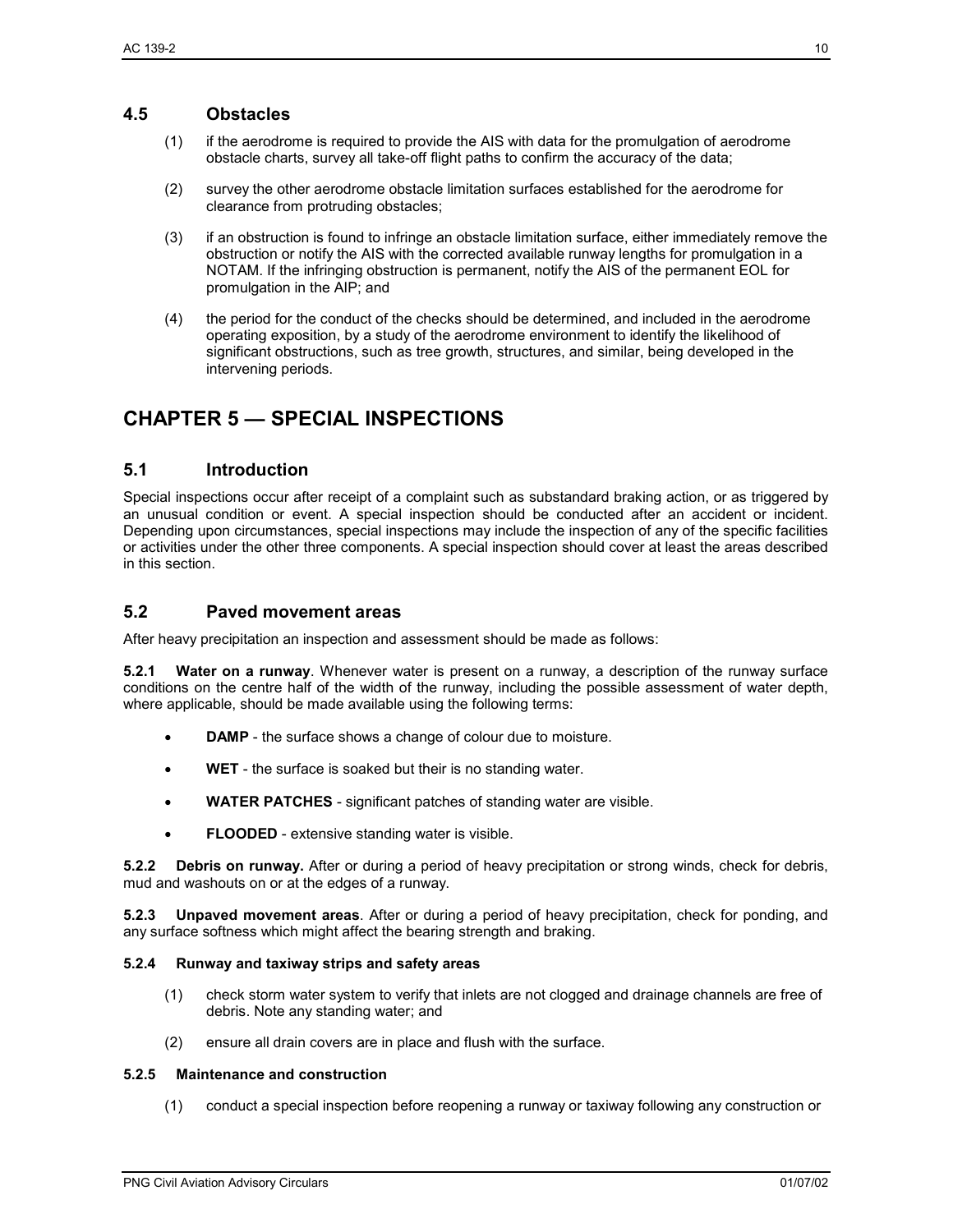maintenance that has been performed in or around the manoeuvring area;

- (2) any time an aircraft has left the pavement and entered a strip or safety area check to ensure that no ruts or holes have been made by the aircraft tires or personnel and equipment during the recovery operation;
- (3) check for construction and maintenance activities to ensure that no hazardous conditions have been created the likes of—
	- equipment and debris left in safety areas; and
	- unacceptable pavement edges created by ground alteration work; and
	- oil or hydraulic fluid spillage; and
	- ruts from mowing equipment or other vehicles.
- (4) after construction or maintenance operations, ensure that pavement markings are correct and that any unserviceable markers have been removed.

# **CHAPTER 6 — FLIGHT CHECKING OF VISUAL AIDS**

#### **6.1 Introduction**

6.1.1 The objective for the flight checking of visual aid lights is to confirm the accuracy of the guidance provided by visual approach aids and to otherwise determine the conspicuity of all the lights required for the aerodrome.

6.1.2 Flight checking is not a means for determining the serviceability of lights and visual aids as this is best done by an effective aerodrome inspection, and preventive maintenance programme as mentioned earlier in Chapter 4. The requirements for ongoing flight checking can also be minimised by such programmes.

# **6.2 Requirements for specific flight checking**

#### *Visual aids include markings, wind direction indicators and the like.*

Visual aids and aerodrome lights, other than taxiway and apron lights, should be flight checked in the following circumstances:

- (1) prior to commissioning into service; and
- (2) when any major component is replaced with re-alignment or re-siting required; and
- (3) when any visual aid is re-sited; and
- (4) periodically to confirm ongoing performance.

# **6.3 Flight checking criteria**

6.3.1 Approach slope indicators should be flight checked to confirm that each aid provides accurate guidance within the tolerances prescribed for that aid.

6.3.2 All other visual aid lighting should be flight checked to verify the appearance, uniformity, intensities of the light and that there is no visual interference by any other light or object.

6.3.3 The visual aid lighting performance characteristics to be verified by flight checking prior to being commissioned into service should be: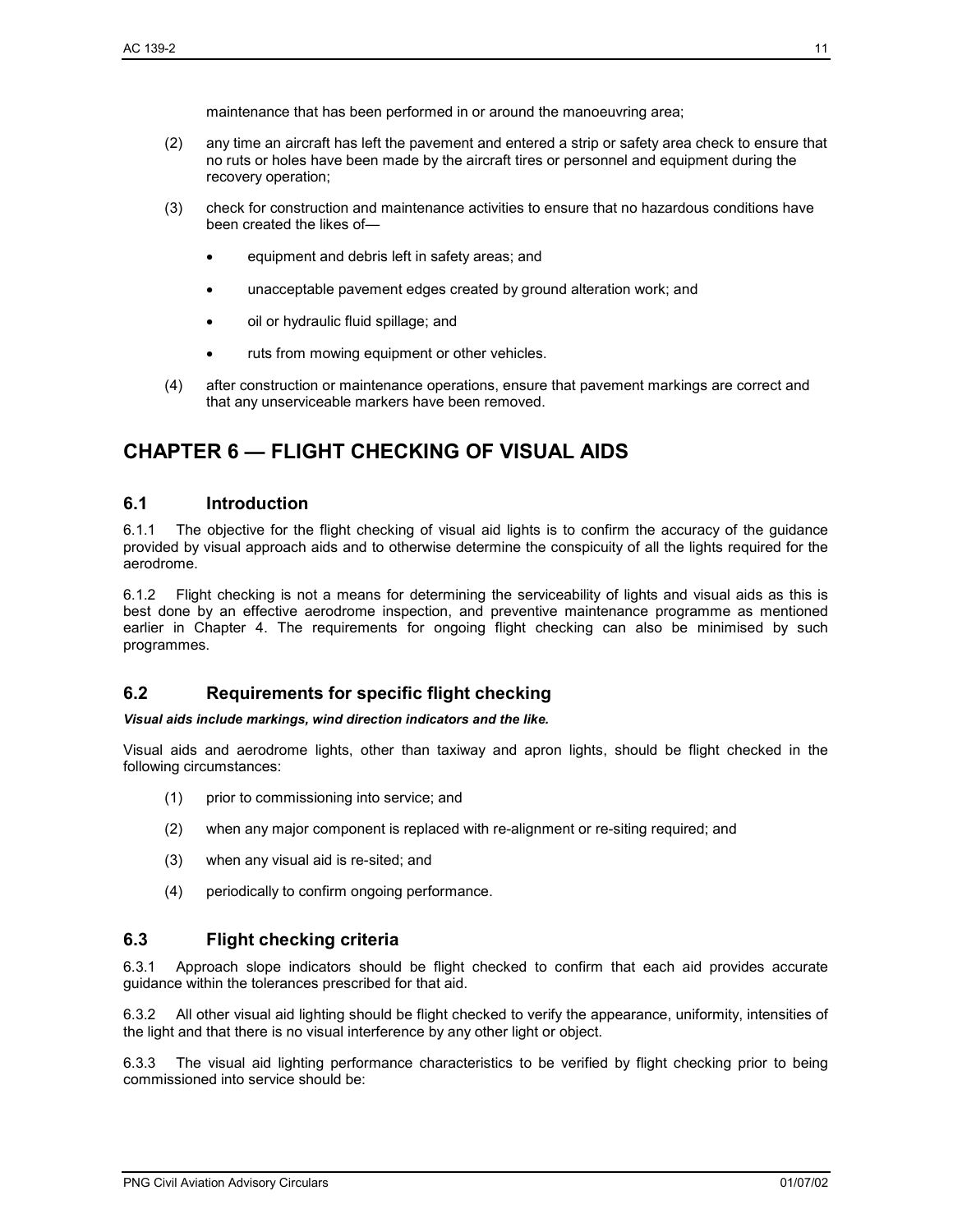#### *T-VASIS and AT-VASIS*

- Appearance and uniformity:
- Channel width, glide path angle and ILS/PAR coincidence:
- Top of red crossbar:
- Day and night angular coverage:
- Cut off light 1:
- Top of red light 1 and obstruction clearance:
- Cut in light 6:
- Range day and night, intensities and auxiliary power.

#### *OTHER VASIS and PAPI*

- Appearance and uniformity:
- Channel width, glide path angle and ILS/PAR coincidence:
- Day and night angular coverage:
- Top of red crossbar.

# **CHAPTER 7— AERODROME CONDITION REPORTING**

# **7.1 Introduction**

7.1.1 Under CAR Part 139 each holder of an aerodrome operating certificate is required to provide information on any conditions which might affect the safe operations of aircraft.

7.1.2 Information on the condition of the movement area and the operational status of related facilities shall be notified to the AIS. The local air traffic service unit should also be notified to enable them to provide the information to arriving and departing aircraft. The information shall be kept up to date and changes in condition reported without delay.

# **7.2 NOTAM**

7.2.1 Each holder of an aerodrome operating certificate shall ensure that if unsafe conditions are uncovered as a result of aerodrome inspections, or from any other source, and can not be immediately rectified, appropriate NOTAM are issued and that local aerodrome users are aware of the situation. After providing the information to the AIS, follow up to ensure that the NOTAM were issued.

7.2.2 Once a NOTAM has been issued it is the responsibility of the aerodrome operator to monitor the reported condition and to either update the NOTAM information or cancel the NOTAM if the condition has been rectified.

# **7.3 Information**

7.3.1 The information provided for the issue of NOTAM should be clear and precise and should contain:

- (1) type of unserviceability or unsafe condition;
- (2) extent (area) of the unserviceability or condition; and
- (3) duration (expected length of time) the condition will remain.